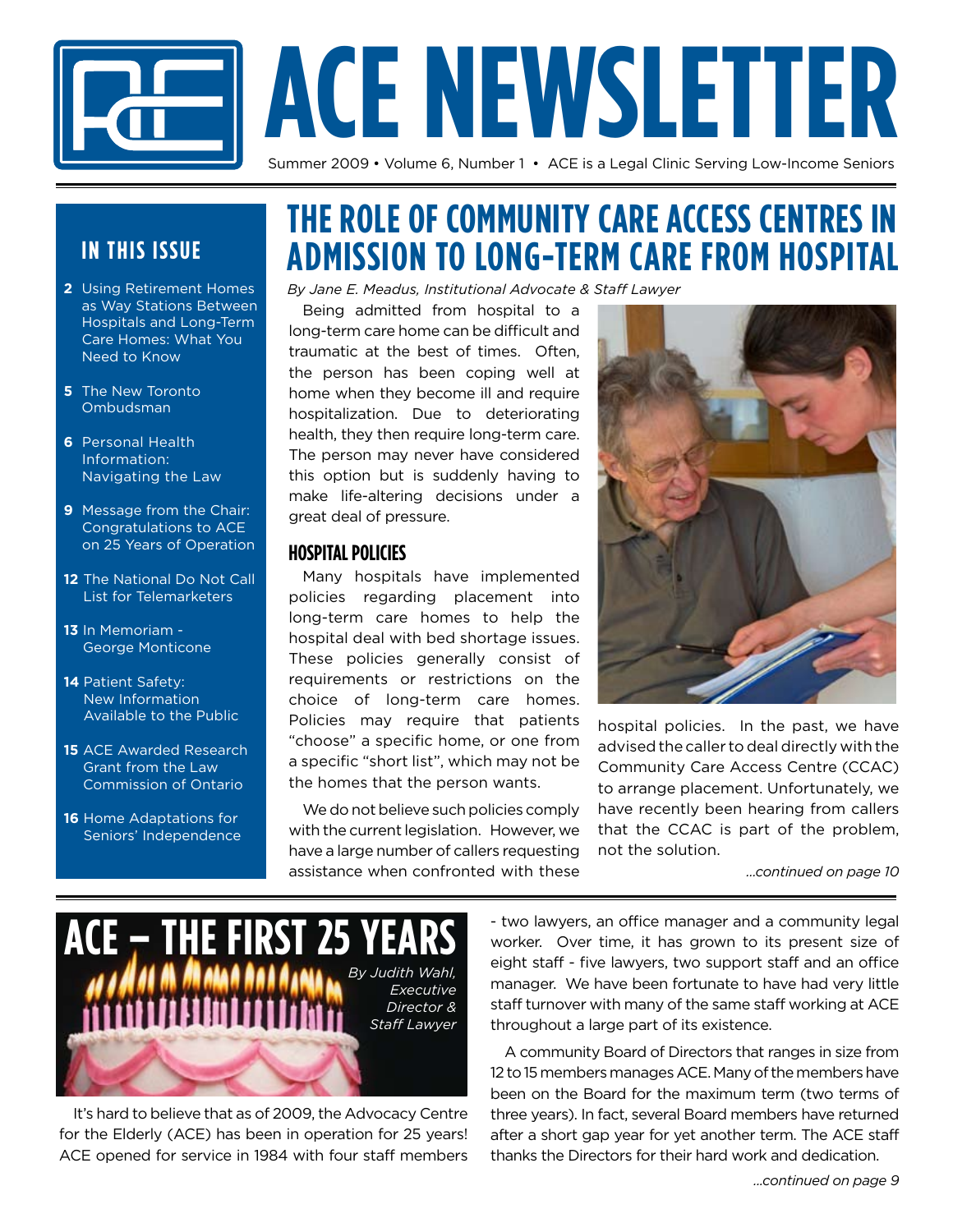# Using Retirement Homes as Way Stations between Hospitals and Long-Term Care Homes: **What You Need to Know**

*By Judith Wahl, Executive Director & Staff Lawyer*



Hospitals across Ontario lack available acute care beds as a portion of these beds are occupied by patients who no longer require acute care services. These patients are referred to as "alternative level of care" or "ALC" patients. ALC patients no longer require acute care but are not able to be discharged home, as they still need another level of health care, such as complex continuing care, rehabilitation or long-term care. Unfortunately, due to a shortage of spaces, these patients have no option but to wait in hospital pending transfer.<sup>1</sup>

Recently, ACE staff have learned about special programs being offered to ALC patients awaiting transfer to a long-term care home (LTCH). Hospitals are entering into agreements with local retirement homes to temporarily house patients, instead of allowing patients to wait in hospital. Additional care and nursing supports for patients staying in the retirement home may also be provided through the local Community Care Access Centre (CCAC).

This article will highlight some of the legal issues that may arise from these arrangements. It is intended to help seniors and their families decide whether or not to agree to a transfer into a retirement home pending admission to a LTCH.

#### **YOUR CONSENT IS NECESSARY**

Even if you are in hospital, no longer require acute care and are eligible for admission to a LTCH, the hospital discharge team cannot make you accept a bed in a retirement home without your express consent. You may consider such a move as one possible option, but no one can require you to accept this option.

#### **Retirement Homesare Not Regulated Health Facilities**

Unlike hospitals and LTCHs, retirement homes are not regulated health facilities but tenancies regulated by the *Residential Tenancies Act (RTA)*. This legislation regulates all landlord and tenant arrangements. Retirement homes are referred to as "care homes" under the *RTA*. They are described as rental accommodations where you may also purchase a variety of "care services" from the landlord. Examples of care services include nursing care, supervision of medications, an emergency response system and assistance with activities of daily living. However, there is no government regulation or oversight regarding how care and services are provided within retirement homes.

#### **Rent**

When you agree to live in a retirement home, you enter into a tenancy agreement with the landlord in the same way you do in any other apartment (even if you only rent a single room or share a room within the care home). The landlord is required to provide you with a written tenancy agreement which must set out how much you pay for rent. The landlord may charge any amount that he or she chooses, subject to the *RTA* provisions regarding rent increases.

Hospitals, on the other hand, cannot charge ALC patients more than the ALC rate as set out in the regulation to the *Health Insurance Act*. Currently, the rate is \$51.88 per day but it will increase to \$53.07 on July 1, 2009. This is generally the same rate daily rate as is charged for basic

<sup>1.</sup> Previous ACE newsletters have contained articles about the legal rights of ALC patients to select long-term care homes of their choice. ACE has also written two papers entitled *Ethical Issues Paper Respecting First Available Beds* and *Discharge to a Long-Term Care Home Home from Hospital* that explains these issues in detail. These documents are available on our website at www.acelaw.ca.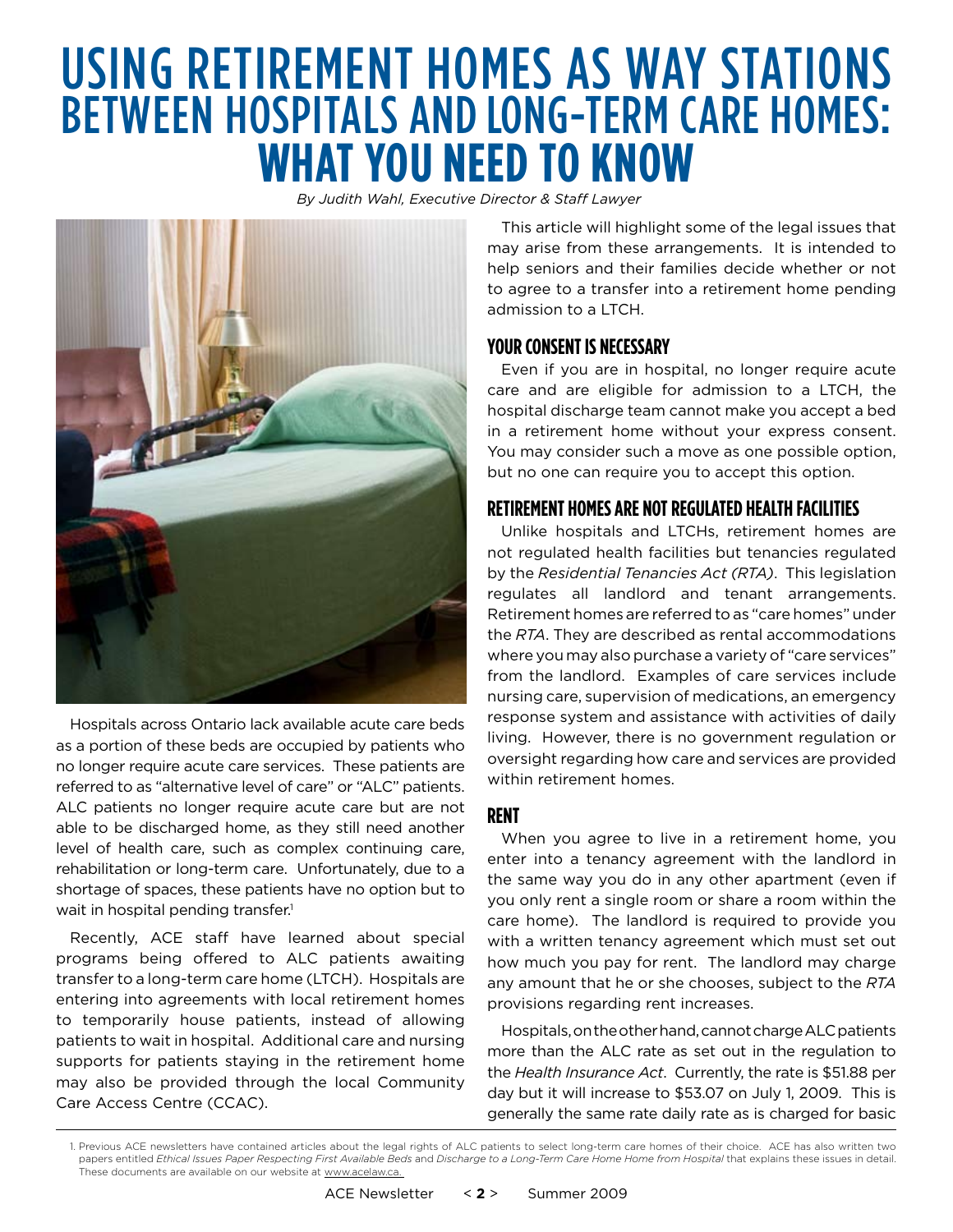accommodation in a LTCH. The ALC rate in a hospital can similarly be reduced if you cannot afford the full rate. No rate reduction scheme exists under the *RTA* and it is up to individual landlords to decrease rates as they see fit. (It is important to remember that when you are in a LTCH or hospital, the government pays for your nursing care, food and other services but you must pay for everything in a retirement home.)

In order to ease pressure in acute care, some hospitals and other service providers have entered into agreements with retirement homes to provide accommodation and services to those awaiting placement in ALC at a reduced rate (which is usually equivalent to the ALC rate). In some cases, the hospital or service provider may subsidize the fee itself in order to free up beds; in others, the retirement home may agree to provide the same services for a lower amount in order to fill beds.

If you are being admitted to a retirement home to await placement, you need to ask the following questions: (a) is someone else is paying the rent or a portion of the rent on your behalf; (b) is there a fixed amount of time for which such payment is guaranteed; and (c) will payment continue until you are admitted in to a LTCH of your choice. In some cases, you will be considered a "subtenant", as the hospital or service provider will actually be renting the room. It is recommended that you obtain legal advice to determine your rights in your individual situation.

#### **Care Services Provided by Retirement Homes Are Not Paid bythe Public Health Insurance Regime**

If you decide to move into a retirement home pending admission to a LTCH, make sure you know what care services are available, whether the types of care services you need for your health needs are available and the costs of these care services. The landlord is legally required to provide you with a Care Home Information Package (CHIP) that details all the care services available and the costs, as well as other important information.

The tenant or someone on their behalf pays for care services in a retirement home. The tenancy agreement must set out how much you are paying for any care services as a separate amount from what you pay for rent. You can also purchase services from outside providers of your choice who come into the retirement home. You cannot claim the costs of these services from the Ontario Health Insurance Program (OHIP). However, if you qualify, your local CCAC may provide some services on top of those provided by the retirement home.

During the discharge process from hospital, if you are told that the care services will be paid in the retirement home, you should obtain additional information. For example, find out who is paying for the services. If you will not be held responsible for these fees, you should confirm this fact in writing. You should also verify

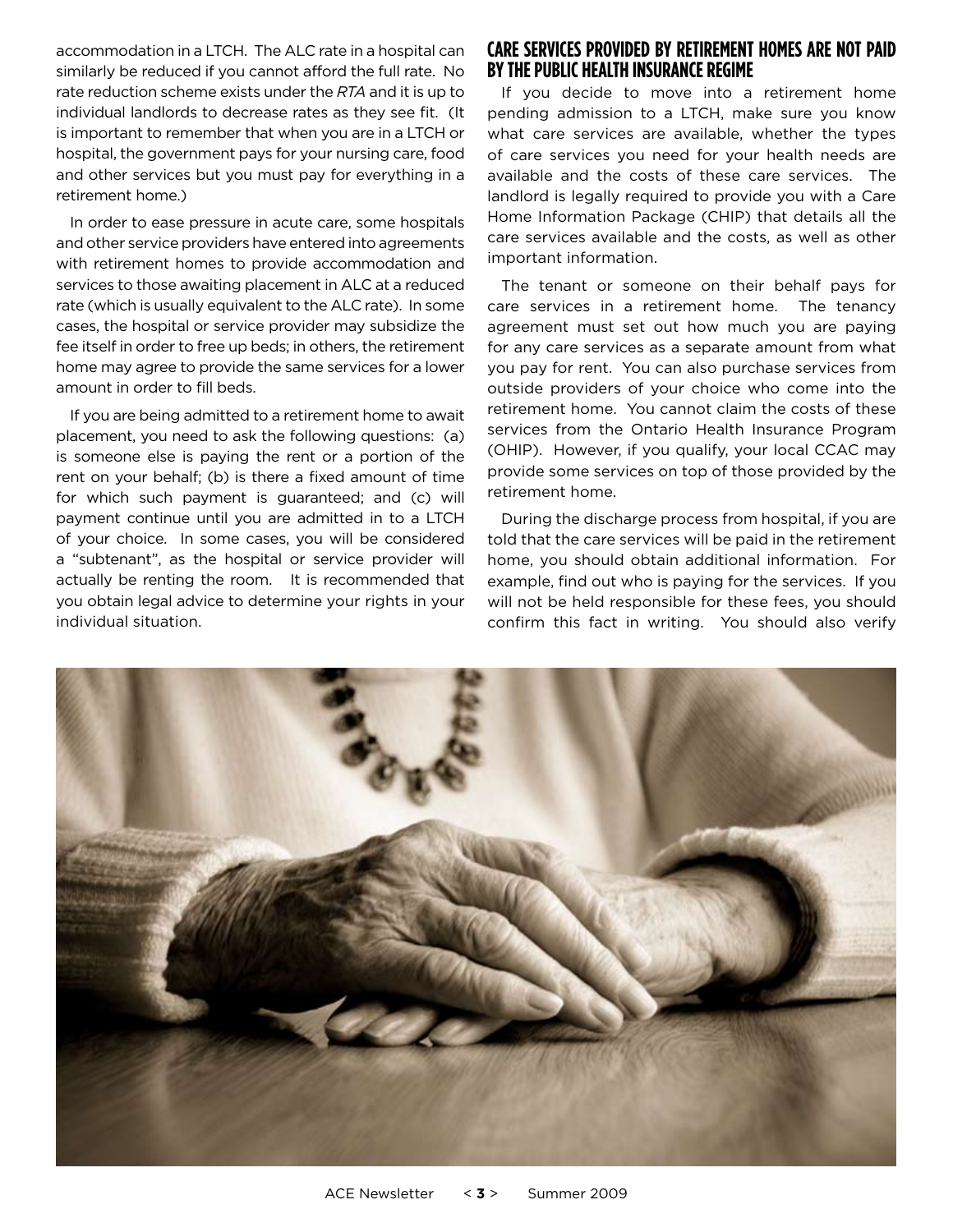

whether you will have to pay for extra fees if your care needs increase and additional services are necessary. (You cannot be required to purchase extra services.) You should also get a written agreement that these care services will be provided for the entire time you are in the retirement home until your admission into a LTCH of your choice.

Remember that paying \$1000 for a retirement home bed must include not only the bed/room but all food and services. In a LTCH, on the other hand, you are only paying for the bed.

#### **Retirement Homes Care and Services Are Not Regulated by the Government**

Unlike LTCHs where the care and services are regulated and subject to inspections by the Ministry of Health and Long-Term Care, retirement homes are not subject to any similar Ministry oversight.

If you have complaints or concerns about your care in a LTCH, you can call the Long-Term Care ACTION Hotline. Your complaint will be forwarded to a compliance advisor who must investigate all complaints about LTCHs. If a complaint is verified, the home is required to resolve the issue in a manner agreed to by the Ministry.

No compliance system exists for retirement homes. However, the industry operates the Retirement Homes Complaints Response and Information Service (CRIS). Although funded by the provincial government, CRIS is operated by the Ontario Retirement Communities Association (ORCA), a voluntary trade association for retirement homes. While Information Officers may assist retirement home tenants with complaints, this service is not arms-length from the industry and they have no authority to require the retirement home landlord to rectify the problem.

#### **"Security of Tenure" for Retirement Home Tenants**

As a tenant of a retirement home, you cannot be required to move out unless you choose to do so or the landlord has obtained an eviction order from the Landlord and Tenant Board pursuant to the *RTA*. The ordinary grounds for eviction that apply in any other tenancies apply to tenancies in retirement homes (e.g., eviction for non-payment of rent).

However, there is an additional ground of eviction for care home residents. A retirement home landlord may apply to the Landlord and Tenant Board for an order "transferring a tenant out of a care home and evicting the tenant" if the tenant no longer requires the level of care provided by the landlord or the tenant requires a level of care that the landlord is not able to provide.<sup>2</sup> The Board may only issue such an order if: (a) it is satisfied that appropriate alternate accommodation is available for the tenant; and (b) the level of care that the landlord is able to provide when combined with available community-based services cannot meet the tenant's care needs.

If you agree to live in a retirement home pending admission to a LTCH, and you are either a subtenant or

<sup>2.</sup> *Residential Tenancies Act*, S.O. 2007, c. 17, s. 148.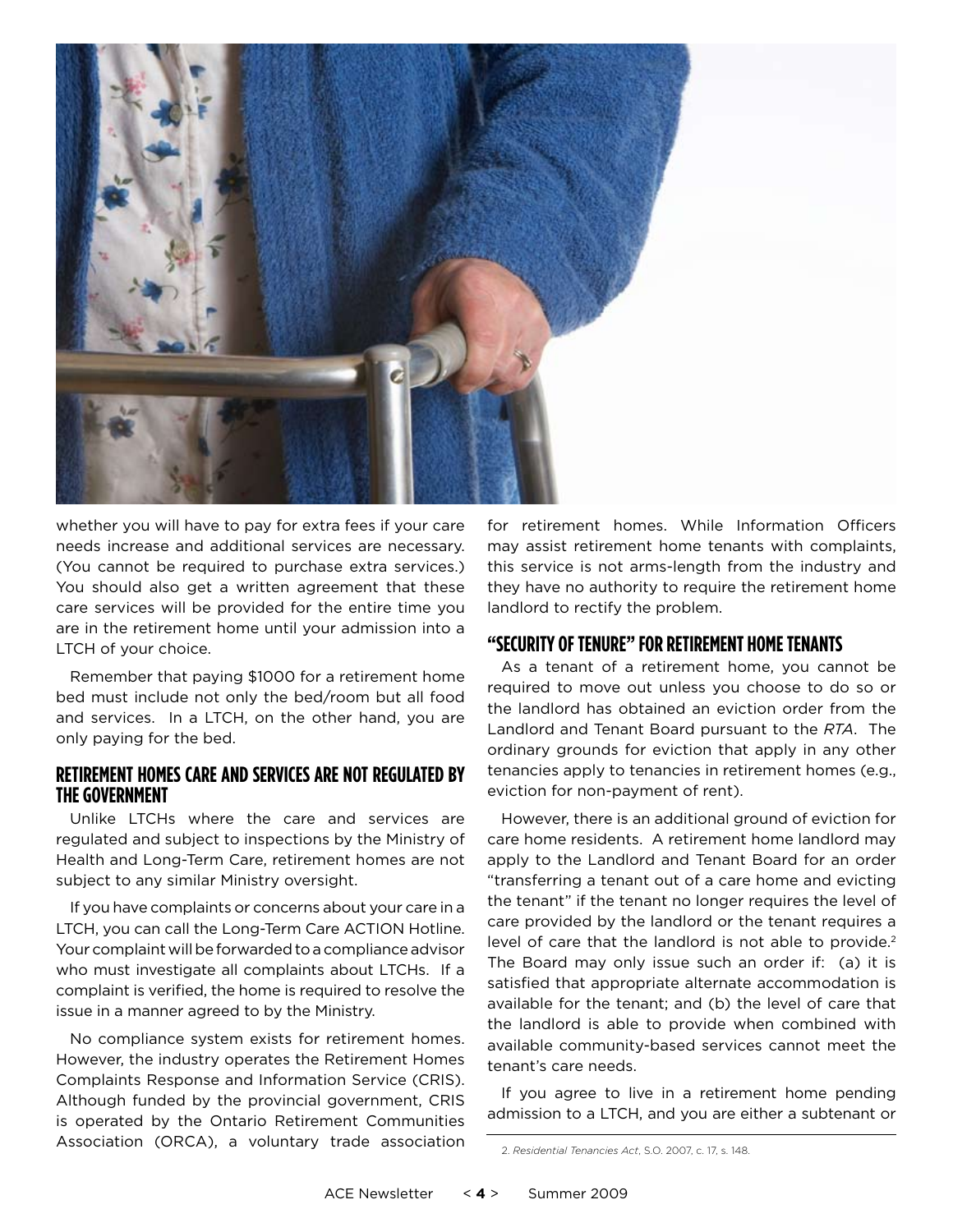your care services are being paid by another party (i.e., the hospital), you should get confirmation that you will not be evicted if your care needs increase and that your changing care needs will continue to be met until you are admitted to one of your chosen LTCHs.

#### **Rentand Care Service Increases**

A landlord of a retirement home may increase the rent charged on an annual basis by giving 90 days notice to tenants. The increase cannot exceed the rate set by the provincial government unless the landlord gets special permission from the Landlord and Tenant Board.

The landlord may increase the costs charged for care services more frequently than once a year. Unlike rent increases, there is no provincial guideline and no cap on the amount the care services may be increased. Tenants must be given 90 days notice in advance of any increase.

If you are considering moving into a retirement home pending admission to a LTCH, you should find out: whether you are required to purchase any care services; how often the landlord has given notice of increases in the past year; the amount of past increases; the date of the last increase; and the date of the next expected increase.

If you are told that the maximum you will be charged for rent and care services is equivalent to the hospital ALC rate, make sure this is set out in writing. If you would be eligible for a rate reduction for the hospital ALC rate, make sure that you also get that rate reduction while staying in a retirement home.

#### **Termination ofthe Tenancy Notice Requirements**

The *RTA* specifies that tenants in a retirement home are only required to give 30 days notice to the retirement home landlord if he or she wants to move out.

If you get notice that there is a bed available in one of your chosen LTCHs, you will still be required to give this 30 days notice. You are obligated to pay rent to the retirement home for the entire 30 day notice period unless the landlord either: (a) rents out your space in the retirement home to another tenant; or (b) agrees that you will not have to pay for the full notice period.

You must also give notice that you want your care services and meals discontinued. However, you only need to give 10 days notice to discontinue these services. You do not have to pay for them after the 10 day period, even if they were included in the basic package of services you purchased from the home.

Therefore, it is important that you find out whether the landlord will waive the termination notice period requirements for both the tenancy and services prior to going into a retirement home.

#### **Conclusion**

This article highlights a few of the legal issues of which you should be aware if you are considering moving from a hospital into a retirement home to await admission to a LTCH. It is general legal information only and not legal advice. Legal advice pertaining to your situation may only be given if you talk to a lawyer and provide him or her with the details of any proposed arrangement.

If you are thinking of agreeing to such an arrangement, make sure that you understand your rights, your legal relationship with the retirement home and who is paying the bills for rent, care services and meals. Make sure you have a written agreement. Be a good consumer and know your rights before entering into any such arrangement!

Brochures on the rights of tenants living in care homes and tenancy law are available from Community Legal Education Ontario at www.cleo.on.ca, as well as the ACE website.

## **The New Toronto Ombudsman**

*By Lisa Romano, Staff Lawyer*

The new Office of the Ombudsman for the City of Toronto opened its doors on April 6, 2009. The mandate of the Ombudsman is to address the concerns of Torontonians about the public services they receive from the city and to investigate complaints of administrative unfairness.

Of particular interest to ACE is the fact that the Ombudsman has the authority to investigate the ten long-term care homes and the long-term care services operated by the City of Toronto. Examples of the long-term care services include: programs in dementia care and other specialized medical needs; community support programs, such as Meal-on-Wheels; supportive housing at select sites; and homemaking services at home.

The Ombudsman is impartial and independent from the City. The services offered by the Ombudsman are both confidential and free of charge. It is an office of "last resort" which means that Torontonians with complaints must first try to work out their issues with the relevant City division before contacting the Ombudsman.

More information about the Toronto Ombudsman can be found at www.ombudstoronto.ca/ or by calling 416-392-7062.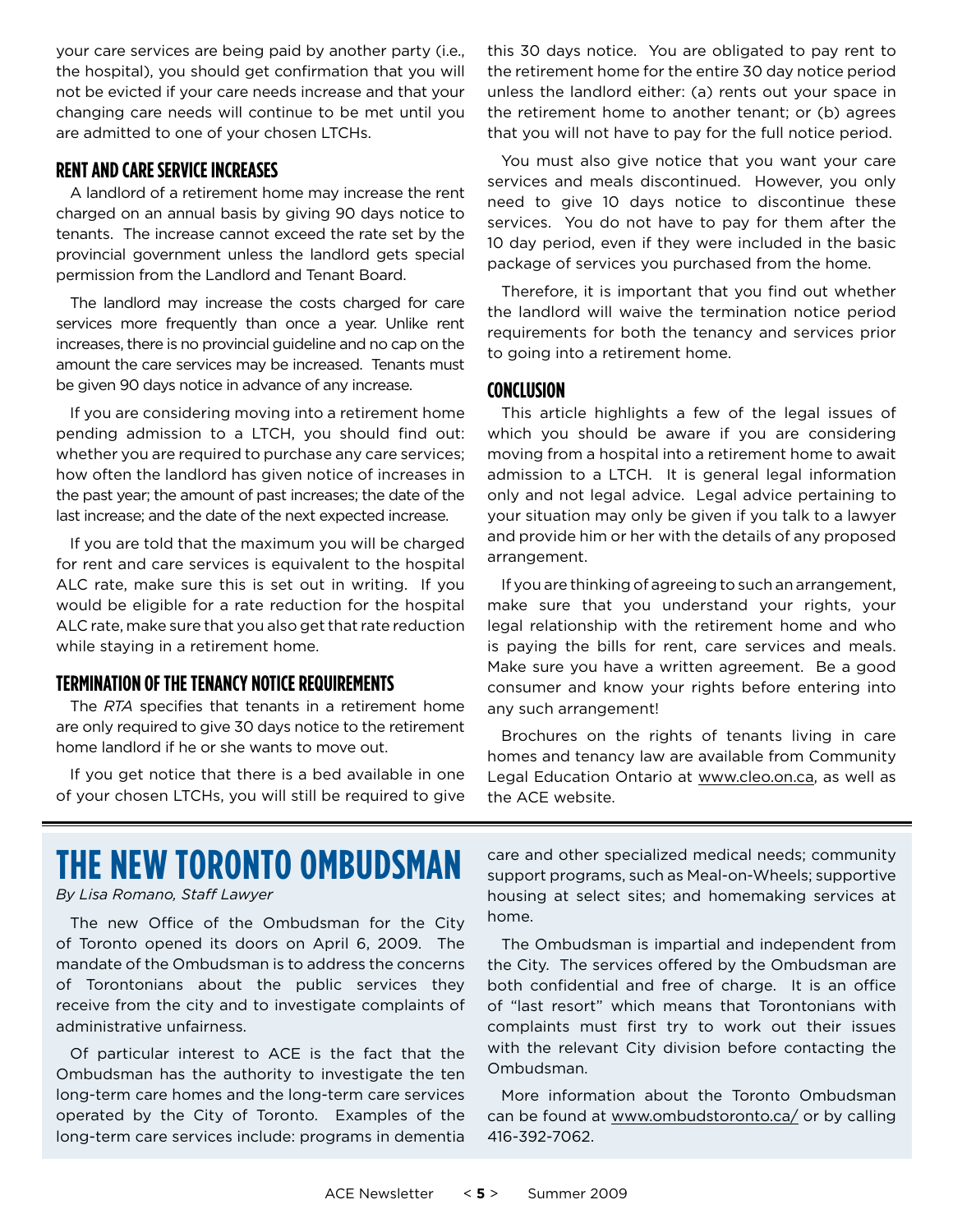

# **Personal Health Information: Navigating the Law** *By Graham Webb, Staff Lawyer*

#### **A Maze of Rules**

Older adults, and their families and friends, can find *Ontario's Personal Health Information and Protection Act* perplexing and frustrating. The basic rules about the collection, use and disclosure of personal health information are simple enough. The first rule is that a health information custodian (e.g., doctor, nurse, pharmacy, Community Care Access Centre) shall not collect, use or disclose personal health information without the consent of the individual in respect of whom the personal health information is collected or created. The second rule is that the individual has a right to access and correct his or her own personal health information. However, there are exceptions, and exceptions to the exceptions, that sometimes leave us all bewildered. We wish to draw a map through some of the important passages in this maze of rules.

#### **WHAT IS PERSONAL HEALTH INFORMATION?**

Personal health information would include any information regarding your individual health care, including medical records (e.g., hospital, doctor, dentist and longterm care home<sup>1</sup> records) and your OHIP number.

#### **Expressand Implied Consent**

The rules about consent for the collection, use or disclosure of personal health information to a third party are very similar to other aspects of consent, capacity and substitute decisionmaking law. Where consent is required, it must come from the individual, be knowledgeable, relate to the health information in question, and not be obtained through deception or coercion.

Consent can be express or implied, but express consent is always needed where disclosure is made to a person that is not a health information custodian, or to a health information custodian for a purpose other than providing or assisting in providing health care.

*THIS MEANS* that if your doctor wants to disclose your personal health information to another doctor for a health care related purpose, your consent to this disclosure can be implied from your having consented to the original health care. (If you do not want information shared with other health professionals, you may have to take special steps to prevent this.) However, if your doctor wants to transmit your personal health information to your spouse, partner or other family members, or to a health practitioner who is not participating in your care, then your express permission is needed.

1. The Office of the Information and Privacy Commissioner has developed a specific fact sheet entitled *Long-Term Care Homes: Consent and Access under the Personal Health Information Protection Act, 2004* which can be obtained online or from their office.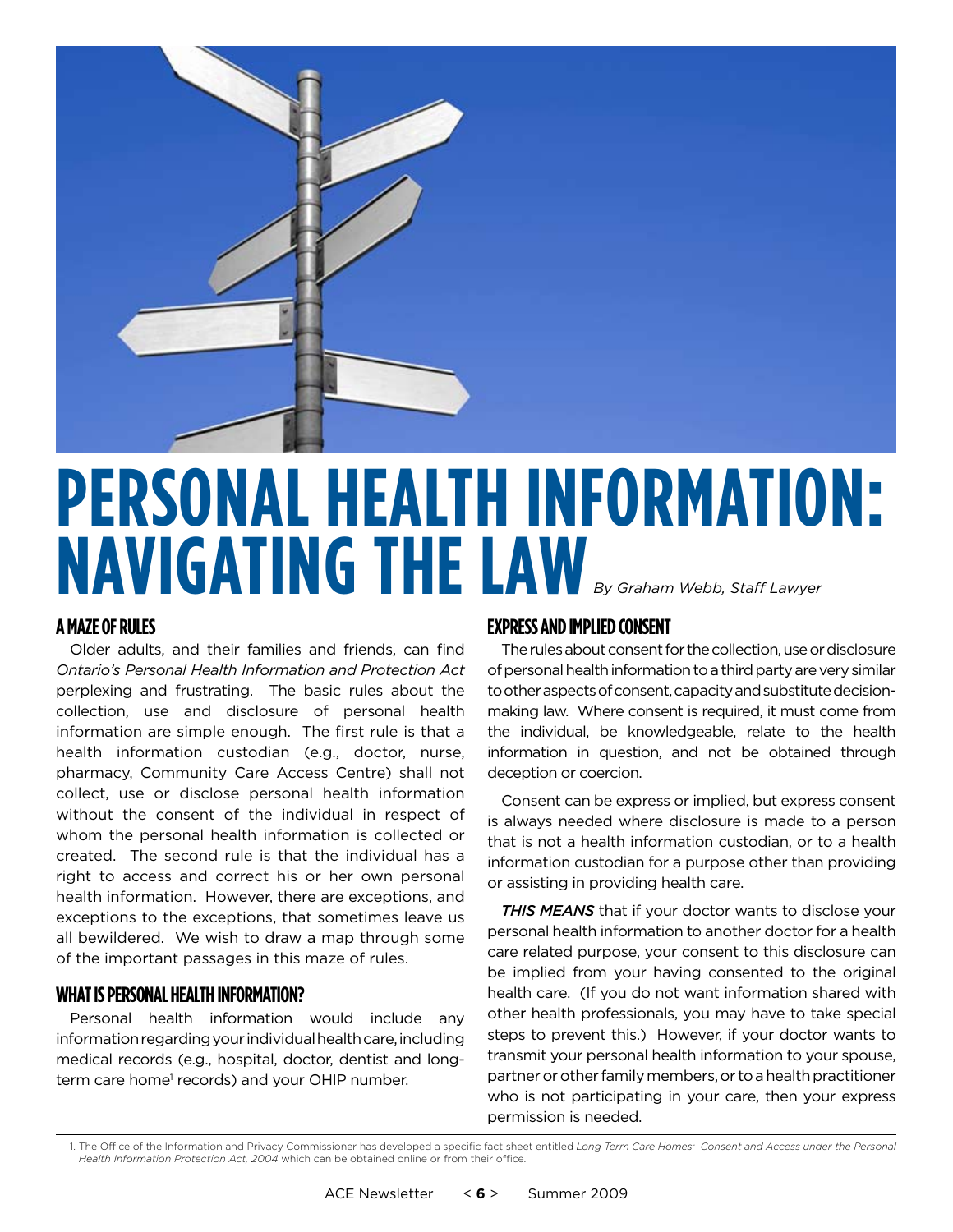Also, anyone who has the right to give consent also has the right to refuse consent or withdraw consent that was previously given. Giving, refusing or withdrawing consent to the disclosure of personal health information is the personal choice of any individual.

#### **Substitute Consent**

If an individual is not mentally capable of understanding information and appreciating the reasonably foreseeable consequences of giving, withholding or withdrawing consent, substitute consent can be given or refused by a substitute decision-maker. Mental capacity for this purpose is decided by the health information custodian, whose decision can be reviewed by the Consent and Capacity Board.

If substitute consent is needed, it must be given or refused by the highest ranked person on the list, as specified in the legislation. The hierarchy, from highest to lowest, is as follows: a guardian of the person or of property, an attorney for personal care or for property, a representative appointed by the Consent and Capacity Board, a spouse or partner, a child or parent, a brother or sister, or any other relative related by blood, marriage or adoption. If there is no one else willing or available, the Public Guardian and Trustee may give or withhold consent.

*THIS MEANS* that if an older adult is mentally capable of making his or her own decision, no one else can give or refuse consent on his or her behalf. On the other hand, if a person lacks mental capacity, there will always be a substitute decision-maker.

#### **Information Sharing between Health Information Custodians**

Despite the rule that personal health information may not be disclosed without consent, a health information custodian is allowed to disclose personal health information to another health practitioner if: (i) it is reasonably necessary to provide health care, and (ii) it is not reasonably possible to obtain the individual's consent in a timely manner. An exception to this exception is that this type of disclosure is not allowed if the individual has expressly told the custodian not to make the disclosure.

#### **Disclosuresifa Person is Injured or Ill**

The disclosure of personal health information without consent is also allowed for the purpose of contacting a relative, friend or potential substitute decision-maker of the individual, if the individual is injured, incapacitated or ill and unable to give consent personally.

*THIS MEANS* that if an adult is seriously ill to the point of incapacity, consent is not needed to notify his or her friends and family.



#### **Disclosuresfor Facilities Providing Health Care**

A facility that provides health care may also disclose some limited information about a patient or resident of the facility if, at the first reasonable opportunity after admission, the individual is given the opportunity to object to such disclosures and does not do so. The information that may be disclosed is limited to:

- 1. The fact that the individual is a patient or a resident in the facility;
- 2. The individual's general health status described as critical, poor, fair, stable or satisfactory, or in similar terms; and
- 3. The location of the individual in the facility.

*THIS MEANS* that a hospital or long-term care home may disclose these basic facts without consent, unless the individual has objected to this type of disclosure.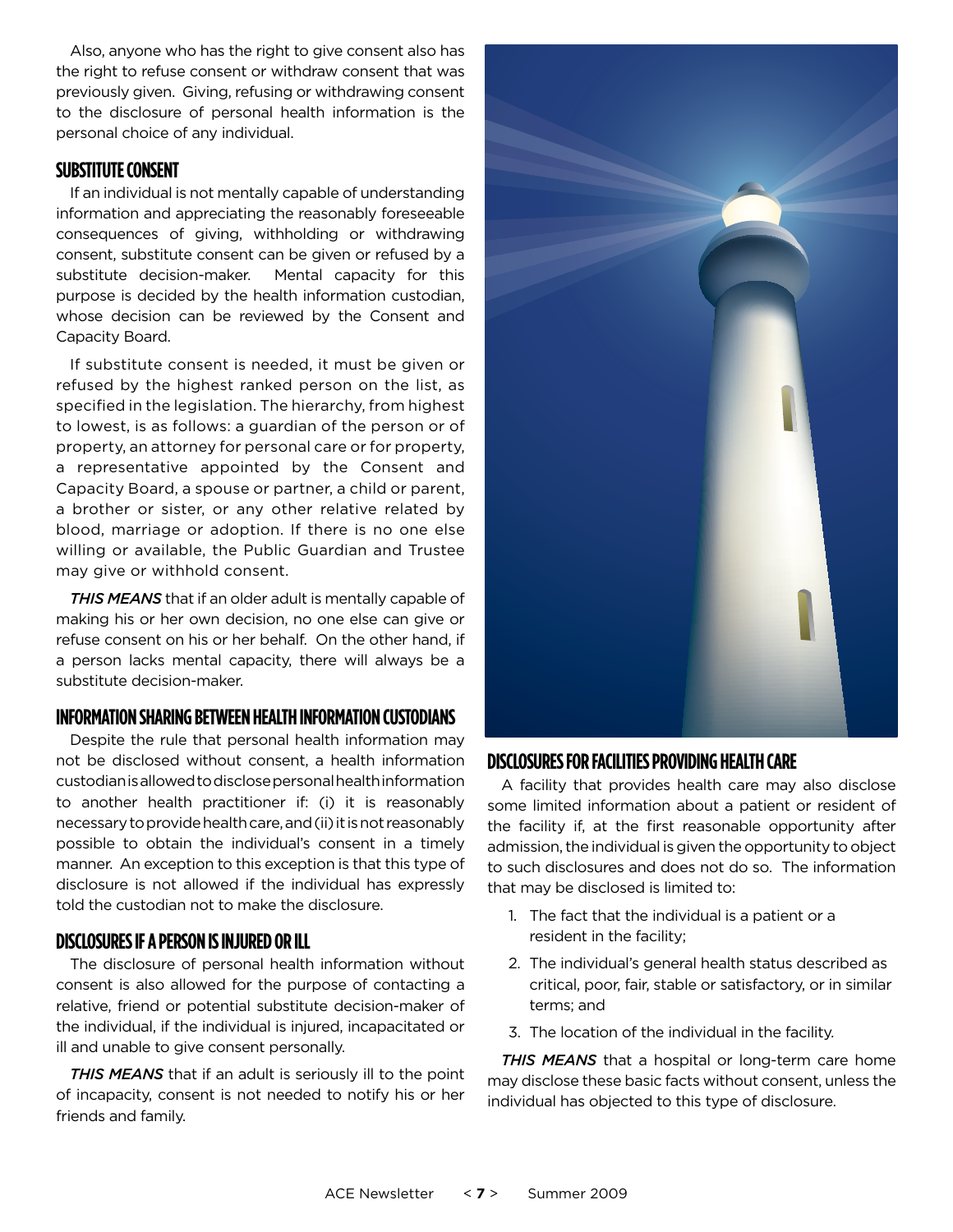#### **Disclosuresabout Deceased Individuals**

A health information custodian may disclose personal health information about an individual who is deceased in the following situations:

- 1. To identify the individual;
- 2. To inform anyone whom it is reasonable of the fact that the individual is deceased, and, where appropriate, the circumstances of death; and
- 3. To the spouse, partner, sibling or child of the individual who need the information to make decisions about their own health care or their children's health care.

*THIS MEANS* that the law has some flexibility to disclose critical information about deceased individuals.

#### **Disclosuresabout Risks of Harm**

Most importantly, a health information custodian may disclose personal health information about an individual if the custodian believes on reasonable grounds that the disclosure is necessary for the purpose of eliminating or reducing a significant risk of serious bodily harm to a person or group of persons.

*THIS MEANS* that if a health practitioner knows that a person is at risk of causing serious bodily harm to him or herself or to others, the health practitioner may disclose health information about that risk with or without consent.

#### **Accessing Your Own Information**

An individual has the right to access his or her own personal health information, except in some limited circumstances.

*THIS MEANS* that a health practitioner is always free to discuss personal health information about the individual with the individual. An individual may also make a written request to the health information custodian for access to his or her health information. The health information custodian must respond as soon as possible and no later than 30 days after receiving the request. If the request cannot reasonably be met within that time, the health information custodian must give written notice of extension for another 30 days. If the custodian does not respond or refuses a request for access, the individual can make a complaint to the Information and Privacy Commissioner. Frivolous or vexatious requests can be refused.

A reasonable fee for access can be charged if the custodian first gives the individual an estimate of the fee. Due to the discretion given to custodians to charge fees, the amount being charged varies widely across the province. If you think that the charge is too high, you can ask it to be lowered. If the custodian will not do so, you can make a complaint to the Information and Privacy Commissioner.



#### **Corrections**

An individual may make a request in writing for a health information custodian to correct inaccurate or incomplete personal health information. Similar to access requests, a reply is required within 30-days, or within another 30-day extension. Again, frivolous and vexatious requests can be denied.

*THIS MEANS* an individual can disagree with the information recorded by a health information custodian about him or herself and ask for it to be changed.

The health information custodian is required to correct a record if the individual demonstrates, to the satisfaction of the custodian, that the record is incomplete or inaccurate and the individual gives the custodian the necessary information to correct the record. A custodian who corrects a record must tell the individual what corrections were made.

However, a custodian may refuse to correct personal health information that he or she did not create, or that is a professional opinion or an observation of a health care provider. If a custodian refuses to correct a record, the custodian must give reasons for the refusal within 30, or if extended, 60 days. The individual may make a complaint about a refusal to the Information and Privacy Commissioner.

#### **Conclusion**

There are many other details and nuances to Ontario's personal health information protection law. However, the outline of this information may help older adults and their friends and families, to understand some of the major themes that allow them to exercise control over their own personal health information.

You can obtain more information about this topic by contacting the Information Privacy Commissioner at: 2 Bloor Street East, Suite 1400, Toronto, Ontario, M4W 1A8, 416-326-3333 (Toronto area) or 1-800-387-0073. Their website can be found at http://www.ipc.on.ca/english/ Home-Page/.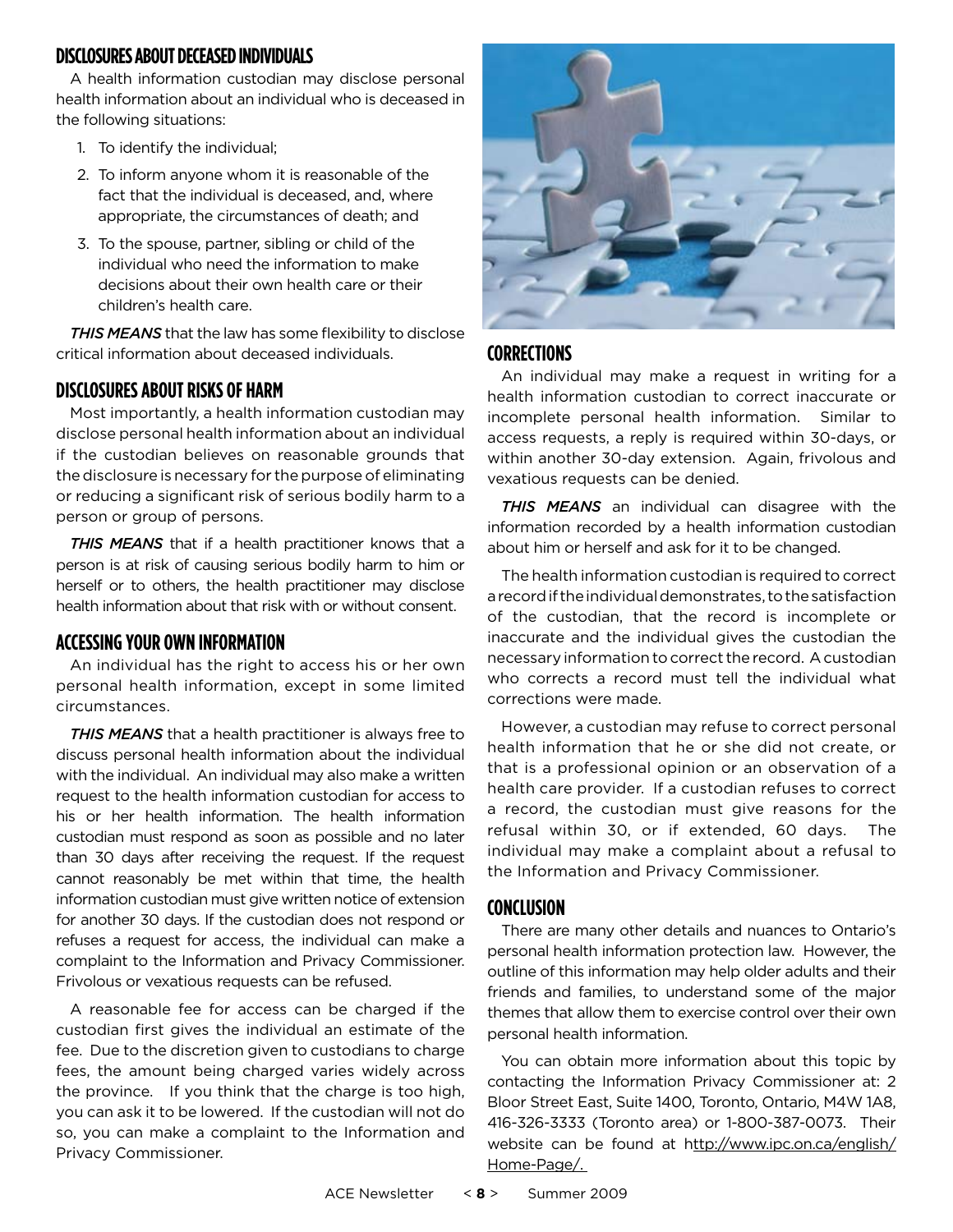#### **ACE – THE FIRST 25 YEARS** *... continued from page 1*

The true indicators of ACE's success as a legal clinic have been the positive remarks from the thousands of clients that have used our services, as well as the many organizations and community groups that ACE has partnered with over the years. The following are but a few comments taken from client and community partners surveys:

 *"The information provided helped me prepare to take care of important information, especially with my finances. Thanks to ACE. ACE is the better way."*

*"My questions were answered fully and comprehensively and I recommend others to ACE on a regular basis. Our contact helped improve our services to clients. I have no idea how you can improve. We rely on you heavily."* 

*"We used your help with my mom who is 92, both in the hospital and also in the nursing home. You solved the problems we were having. We cannot see any place where you could improve. Thanks so much to a nursing home administrator who gave us your card."*

*"My questions were answered clearly by very professional and knowledgeable staff. I would recommend ACE to others. I followed the advice and instructions I was given. If ACE wasn't available, well heaven forbid! "*

*"Organizations such as ACE provide wonderful resources to seniors and other partners in leading the way on access to justice issues. Without the work of ACE, Canada's seniors would be severely deprived of*  *access to justice. ACE leads the way in providing high value, excellent services as well as providing key law reform and policy information and expertise."* 

*"ACE's work volume and work product is astounding. They are able to do so very much in terms of high content, high value work which benefits all Ontarians and by extension, all Canadians. They are the key leaders in the field of law and aging in Canada, and "world class" leaders by any standard. Without the work of ACE, other organizations, strategic partners and systems would cease to work effectively on issues particularly affecting the aging population."*

We thank everyone for their kind remarks!

The challenge now is not only to maintain, but improve, our services. Elder law is a growing area of legal practice and we want to ensure that ACE continues to play a leadership role in order to benefit the seniors' community.

In honour of our 25th anniversary, we are planning a special Annual General Meeting in the fall that we hope everyone will attend. We will also be working with the Canadian Centre for Elder Law and other national groups in the organization of a major international conference on elder law which will take place in Toronto in 2010.

The staff at ACE looks forward to continuing our legal work for older adults in Ontario for the another 25 years!

### **Message from the Chair: Congratulations to ACE on 25 Years of Operation**

*By Paula Psyllakis, Chair, Board of Directors*

On behalf of the Board of Directors, I would like to congratulate the lawyers and staff of the Advocacy Centre for the Elderly (ACE) on the occasion of the clinic's 25th year of operation!

As Board members, we share ACE's interest in and commitment to the legal issues of older adults. ACE's activities and accomplishments are too lengthy to list in this article but I will highlight the fact that the staff at ACE make a positive contribution to the lives of older adults in Ontario by providing direct legal services, offering ongoing public education, preparing written materials and agitating for law reform.

It is an honour and a pleasure to serve on the Board of Directors and to share in the continuing good work of the clinic. Board members have a variety of skills and come from a myriad of backgrounds including law, health care, social work, community services and business. Older adults are encouraged to participate as Board members – indeed, more that half of the Board's members must be 55 years of age or older. Elections take place every year in the fall at ACE's Annual General Meeting.

If you or someone you know is committed to the legal issues of older adults, I encourage you to explore the opportunity to share in the rewarding experience of Board membership. As a Board member one is able to see firsthand the great work done by the staff and lawyers at ACE and participate in the process of making it the great clinic it is. ACE, well done on your first 25 years!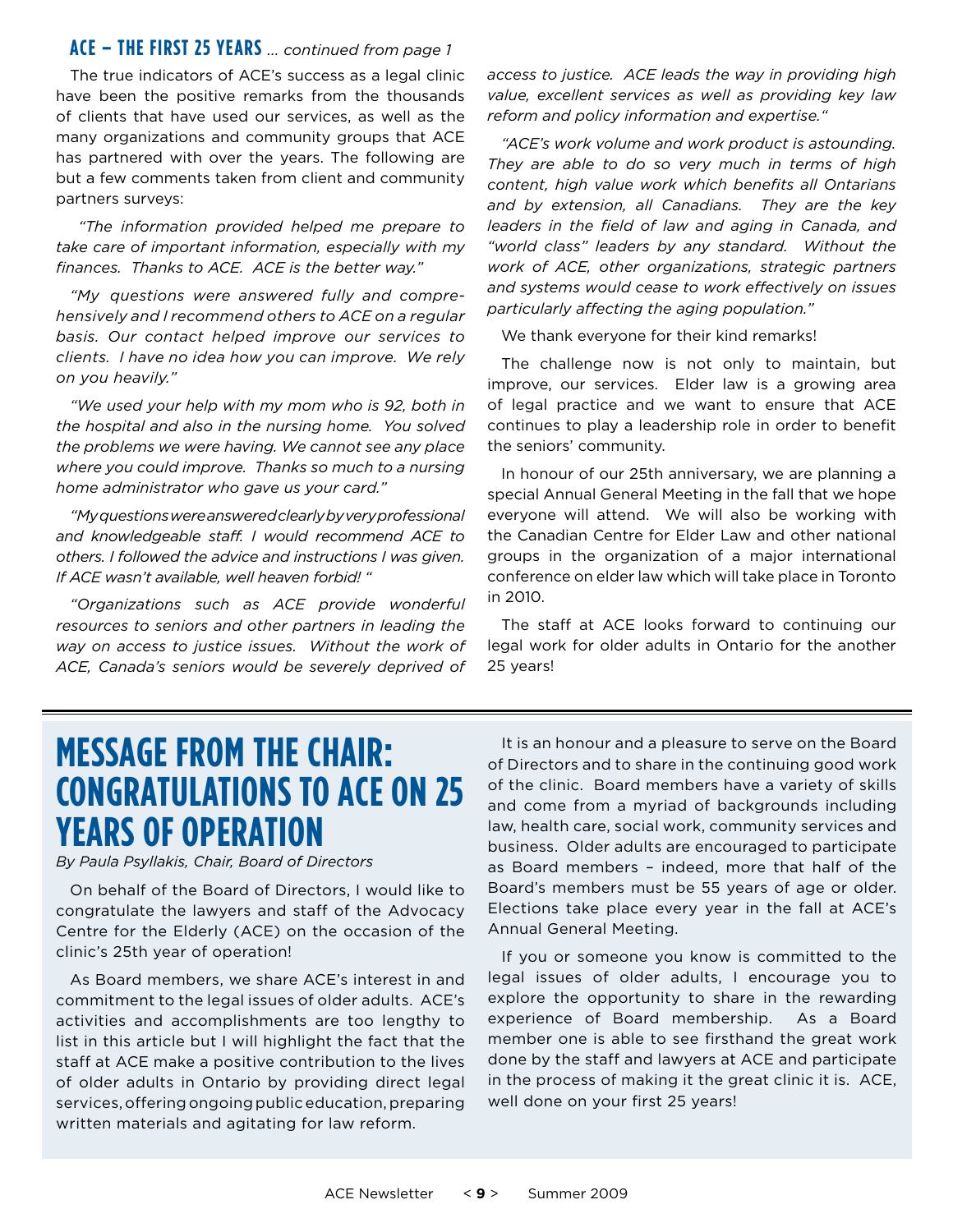#### **THE ROLE OF COMMUNITY CARE ACCESS CENTRES***... continued from page 1*

#### **ROLE OF THE CCAC IN PLACEMENT**

We are hearing more and more that CCACs are refusing to take applications if the applicant (or their substitute decision-maker) refuses to comply with hospital policies. This refusal is in complete violation of the legislation which governs placement into longterm care homes.<sup>2</sup>

Placement coordinators are designated by the Minister of Health and Long-Term Care.3 At present, they are employees of the CCAC. Individuals may not be admitted to a long-term care home unless the placement coordinator authorizes the admission.4 The legislation clearly sets out the role of the placement coordinator and how they are to perform the placement function. Please note that there is no legislated role for the hospital social worker, discharge planner or other hospital employee in the placement process. At law, where a statute specifies a class of persons to do a particular task, it must be done by someone in that class unless the law allows for this to be delegated. The legislation here DOES NOT allow for such delegation. Therefore, only the placement coordinator can perform the following roles:

- If a person or their substitute decision-maker (SDM) applies to the placement coordinator for a determination that they are eligible for placement into long-term care, the placement coordinator must find the person eligible if they meet the criteria set out in the regulations.<sup>5</sup>
- The placement coordinator authorizes admission to the nursing home or homes *as selected by the person/SDM.*<sup>6</sup>
- The placement coordinator *shall*, if requested by the person/SDM, assist the person in selecting homes.7 The Act even sets out the criteria that should be used by the placement coordinator when assisting the person choose a home – namely, the person's preferences relating to admission based on ethnic, spiritual, linguistic, familial and cultural factors.<sup>8</sup>
- The placement coordinator can approve eligibility or authorize admission to a specific nursing home only if the person/SDM *specifically applies* for such admission. Therefore, if there is no specific consent given authorizing an application for that home, there is no way the person can be considered for that bed. While there may be an "available" bed in

a home which meets specific criteria (i.e., a basic room for a female), the placement coordinator cannot determine its appropriateness unless authorized to do so by the person/SDM.

If a person has already applied for three homes, their eligibility for admission cannot even be *considered* until the person removes one of their choices from the list.9 Again, a home can only be removed from the choice sheet with the express consent of the person/SDM. [emphasis added]

Nothing in the legislation makes application for placement from hospital any different from the community.

In the past, we have seen hospitals circumvent the law by trying to get patients to apply to homes that the patient or their family did not feel was appropriate. We are now seeing that the CCACs are supporting these positions in a number of ways, thereby failing to comply with their legislative mandate.

#### **The Issues**

#### **1. Refusal of the CCAC to take the application directly**

As set out above, the CCAC is authorized by statute to take applications and authorize eligibility for placement. There is no ability to delegate this role. However, this is exactly what CCACs have been doing. Hospital social workers, discharge planners and others have been acting as if they are placement coordinators. This is problematic for many reasons. For example, they are not as knowledgeable about long-term care. Also, they have different objectives – hospital employees are under pressure from their employer to free hospital beds while the placement coordinator's sole obligation is to place the person in an appropriate long-term care home of their choice.

In practice, however, what has happened is that almost the entire role of the placement coordinator has been taken over by the hospital employee – they commence the application process, take all the information and complete most of the paperwork. At some point, the hospital staff pass this information along to the placement coordinator. The placement coordinator will then visit the person (well into the process) and complete the MDS-RAI assessment tool. The rationale for this process is likely twofold: to lighten the load of overburdened placement coordinators; and to allow the hospital to keep a tight reign over the placement process.

5. NHA s. 20.1(6) and R.R.O. 1990, R.R.O. 832, s. 130. 6. NHA, s. 20.1(6) and R.R.O. 1990, R.R.O. 832, s. 136.

<sup>2.</sup> There are three pieces of legislation which are identical in governing this process: the *Charitable Institutions Act*, R.S.O. 1990, c. C.9, the *Homes for the Aged and Rest Homes Act,* R.S.O. 1990, c. H.13 and the *Nursing Homes Act*, R.S.O. 1990, c. N.7 (NHA). For the purposes of this article, we will be referring to the sections of the *Nursing Homes Act*; however, identical sections can be found in each statute.

<sup>3.</sup> NHA, s. 20.1(2).

<sup>4.</sup> NHA, s. 20.1(5).

<sup>7.</sup> NHA, s. 20.1(6).

<sup>8.</sup> NHA, s. 20.1(7).

<sup>9.</sup> R.R.O. 832, s. 137.1(1) and (2).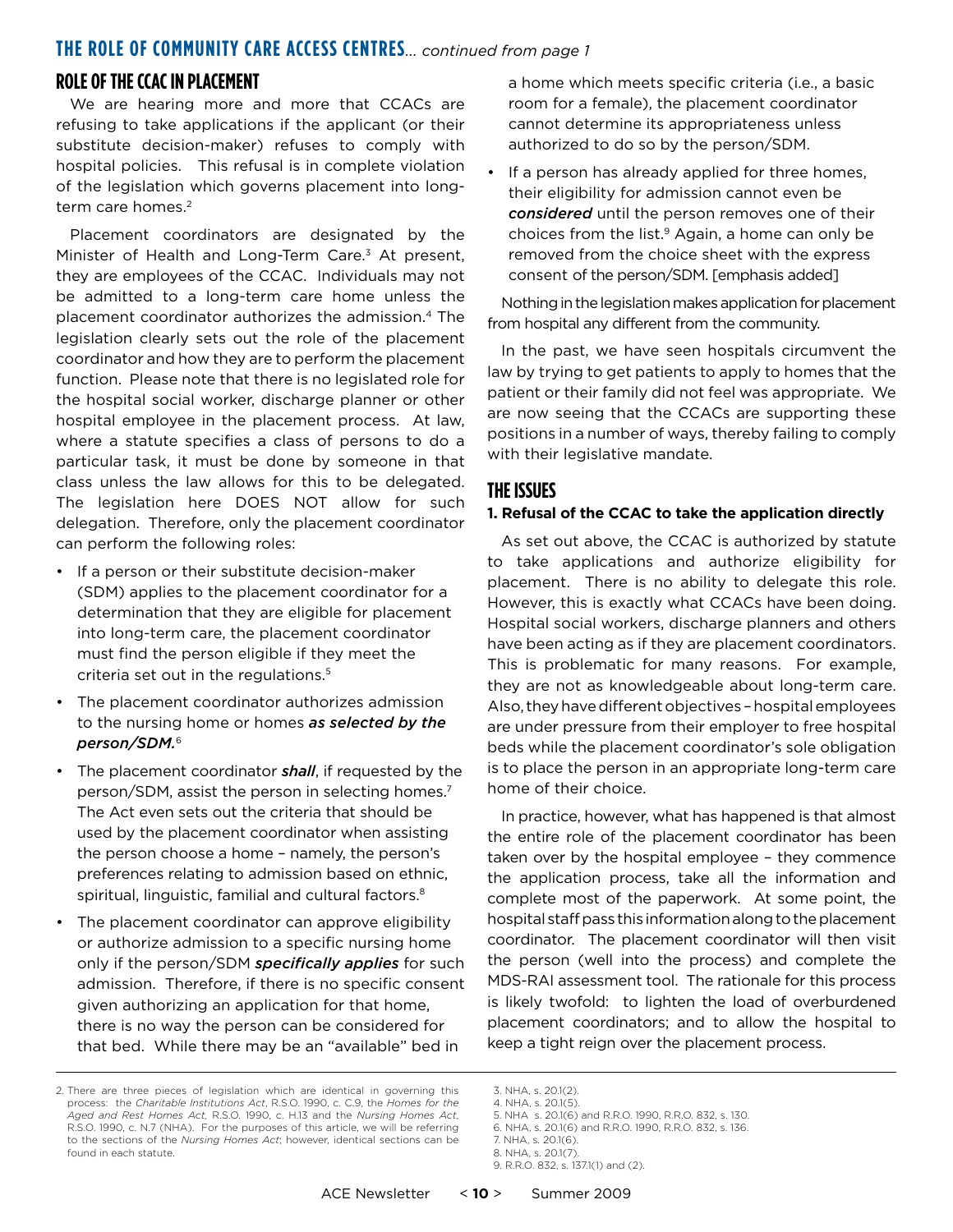Given that the hospital has no role in this application process, the person/SDM has the right to demand assistance from the placement coordinator, not a hospital employee. Unfortunately, some placement coordinators have been refusing to accept applications or take any other steps unless the application is commenced by the hospital employee as is "usually" done. This has the effect of allowing the hospital employee to try to pressure the patient/SDM into complying with the hospital policy without involvement of the CCAC.

This is not legal. The placement coordinator is legally obliged to complete all paperwork him/herself without relying on hospital personnel.

#### **2. Refusal of the CCAC to accept the application/choice sheet unless it complies with hospital policy**

This is a variation on the theme set out above where the placement coordinator refuses to accept the application or choice sheet unless the person has complied with hospital policy. Again, the law says placement coordinators must: accept the application; determine eligibility; obtain consent in accordance with the law; authorize admission; and place the person on waiting lists for homes of their choice. There is no place in the process for the consideration of hospital policy.

#### **3. Refusal of the CCAC to accept choices or changes**

The person/SDM not only has the right to choose the homes to which they wish to apply, they also can change or withdraw consent to those homes at any time prior to a bed offer being made. Often, people initially include choices of homes that the hospital has told them they "must" include, only to find out later that this was not true.

If this happens, the person/SDM then has the right to demand that the home be removed from the list and replace it with any other home they choose. In some cases, placement coordinators tell the person/SDM that they cannot make any changes or withdraw a name from a list because it violates hospital policy. Alternatively, placement coordinators may say that they will only make a change if certain criteria are met (e.g., the hospital discharge planner "okays" the change or one "short list" home is exchanged for another).

The right to withdraw consent or to change choices is absolute. The law does not allow the placement coordinator to restrict the person's choices in long-term care.

#### **4. Refusal of the CCAC to make an application from hospital**

ACE is now seeing some CCACs refuse to take applications for long-term care homes from hospital patients or only accepting applications under strict circumstances. Generally, this is associated with the new "Aging at Home Strategy" of the Ministry of Health and Long-Term Care. In this program, increased funding is being made available to seniors to allow them to stay in their home in the community longer. Another purpose of this strategy is to ease pressure on hospitals, enabling seniors to return home with enhanced levels of care rather than go into long-term care.

While this program sounds laudable in theory, we are already seeing problems in practice. Patients are being told that they must return home, even though they believe this would be inappropriate. Take the example of an elderly couple where one spouse is bedridden; even with increased services, the healthier spouse often cannot care for their loved one. As well, the increased services may only be for a set period of time which may create problems when that time is over. We have been advised that placement coordinators have told people that they have to go home into this program and then they can apply for long-term care. As discussed above, this program is available to people but it is not mandatory. If the person/SDM does not feel it would be appropriate, they do not have to accept it. The placement coordinator cannot refuse to take an application just because the person is in hospital or they are not willing to go into this program.

Another variant on this program is the applicant being placed into a retirement home pending placement in a long-term care home. Please see the article in this newsletter, on page 2, entitled *Using Retirement Homes as Way Stations between Hospitals and Long-Term Care Homes: What You Need to Know* by Judith Wahl. Again, a placement coordinator cannot refuse to take and approve your application if you choose not to accept this option.

#### **Legal Remedies**

If you have difficulties with the actions (or inactions) of a placement coordinator, we recommend that you seek legal advice. Also, as the Ombudsman of Ontario has authority to oversee and investigate the actions of CCACs and their employees, complaints can be made free of charge to the Ombudsman's office.

#### **Conclusion**

Placement coordinators are legally obligated to take applications for long-term care, determine eligibility, get valid consents, and authorize admission to longterm care homes in Ontario in accordance with the law. They have no authority to delegate any of those responsibilities to third parties, such as hospital personnel, or to refuse to act in accordance with the law. Instead, placement coordinators should work with their clients to assist in making choices that are best for them.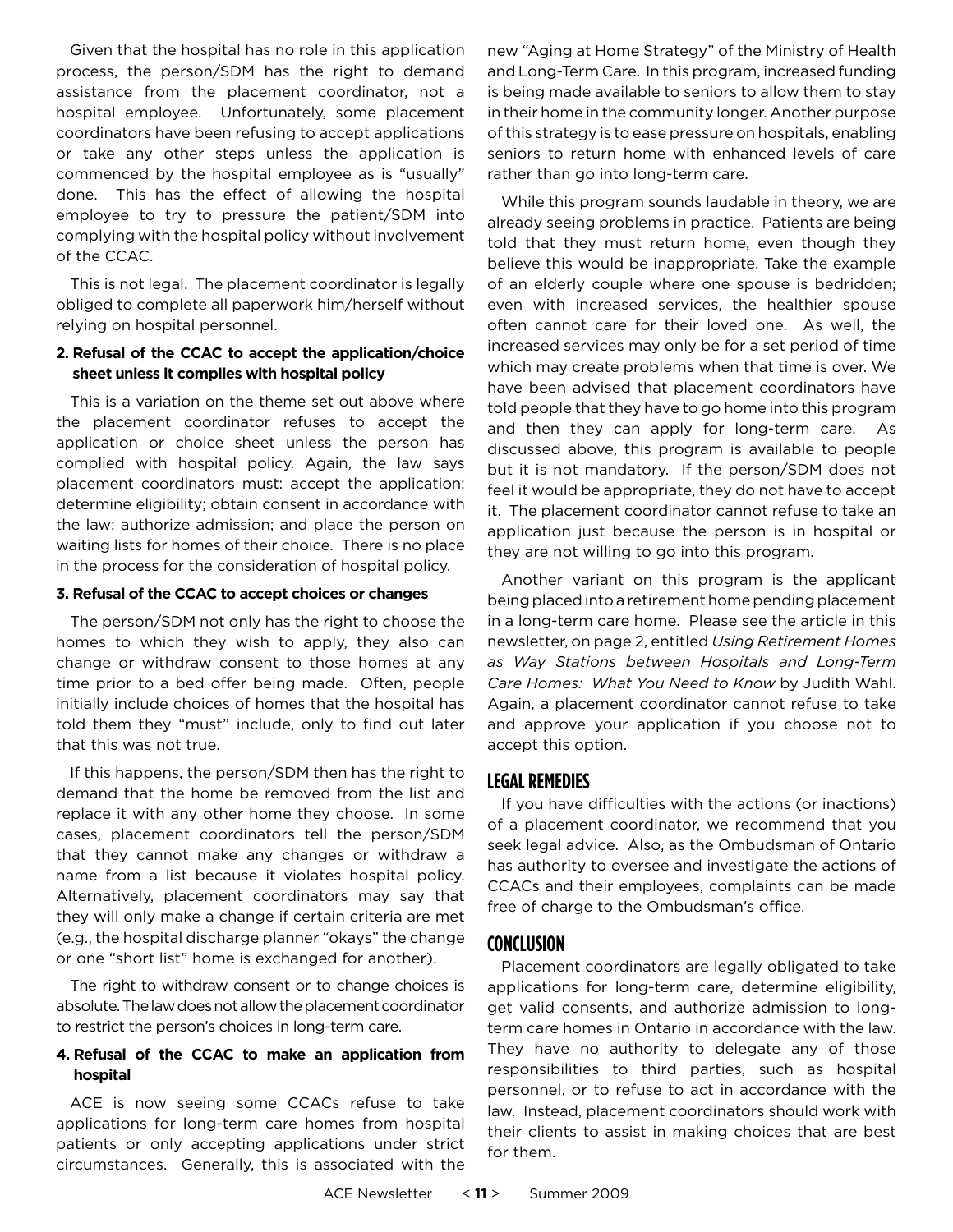# **The National Do Not Call Listfor Telemarketers**

*By Lisa Romano, Staff Lawyer*

legally required to subscribe to the List and to ensure that numbers on the List are not called.

Signing up for the List is easy. You can either call 1-866-580-3625 or log onto www.dncl.org and follow a few steps.

Once you sign up, your number will be added to the List within 24 hours. Telemarketers then have 31 days to update their own lists. As a result, you could still receive unsolicited calls from telemarketers within the first 31 days. After putting your name on the List, registration is good for five years.

If you still continue to get calls after being added to the List, you can file a complaint by calling 1-866-580-3625 or going to www.dncl.org. In order to file a complaint, you must provide the following information:

- either the name of the organization that called you OR the number where that organization can be reached;
- the date of the call; and
- your own phone number.

Telemarketers who call numbers on the List can be given penalties of up to \$1,500 per violation for individuals and \$15,000 for corporations.

Keep in mind that the following types of organizations and groups are exempted from the List and are still permitted to call you even if you are on the List:

- registered charities looking for donations;
- companies conducting polls or surveys;
- political parties;
- newspapers trying to get subscriptions; and
- companies with which you have conducted business in the last 18 months.

However, if you do not want to be contacted by a telemarketer making an exempted call, you can ask to be put on the telemarketer's own internal do not call list. Every Canadian telemarketer is required to keep such a list.

While the List should reduce the number of unwelcome telephone calls to your phone number, it does not prevent fraudulent telemarketer calls. If you receive a call and suspect it is part of a fraud scheme, call the police or PhoneBusters, a national anti-fraud call centre operated by the Ontario Provincial Police and the RCMP at 1-888-495-8501. And remember, you can always hang up when getting one of these unwanted calls!



Do you receive unwanted telephone calls from telemarketers at home that interrupt your dinner or favourite television show? Do you want to maintain your personal privacy by not having telemarketers call you at home? If your answer was yes to either of these questions, you may want to register your home phone, mobile or fax number with the National Do Not Call List (List).

The Canadian Radio-television and Telecommunications Commission (CRTC) launched the List in September 2008 to reduce the number of unsolicited telemarketing calls received by Canadians. By registering your phone number on the List, it will reduce most unwanted telemarketing calls. Telemarketers are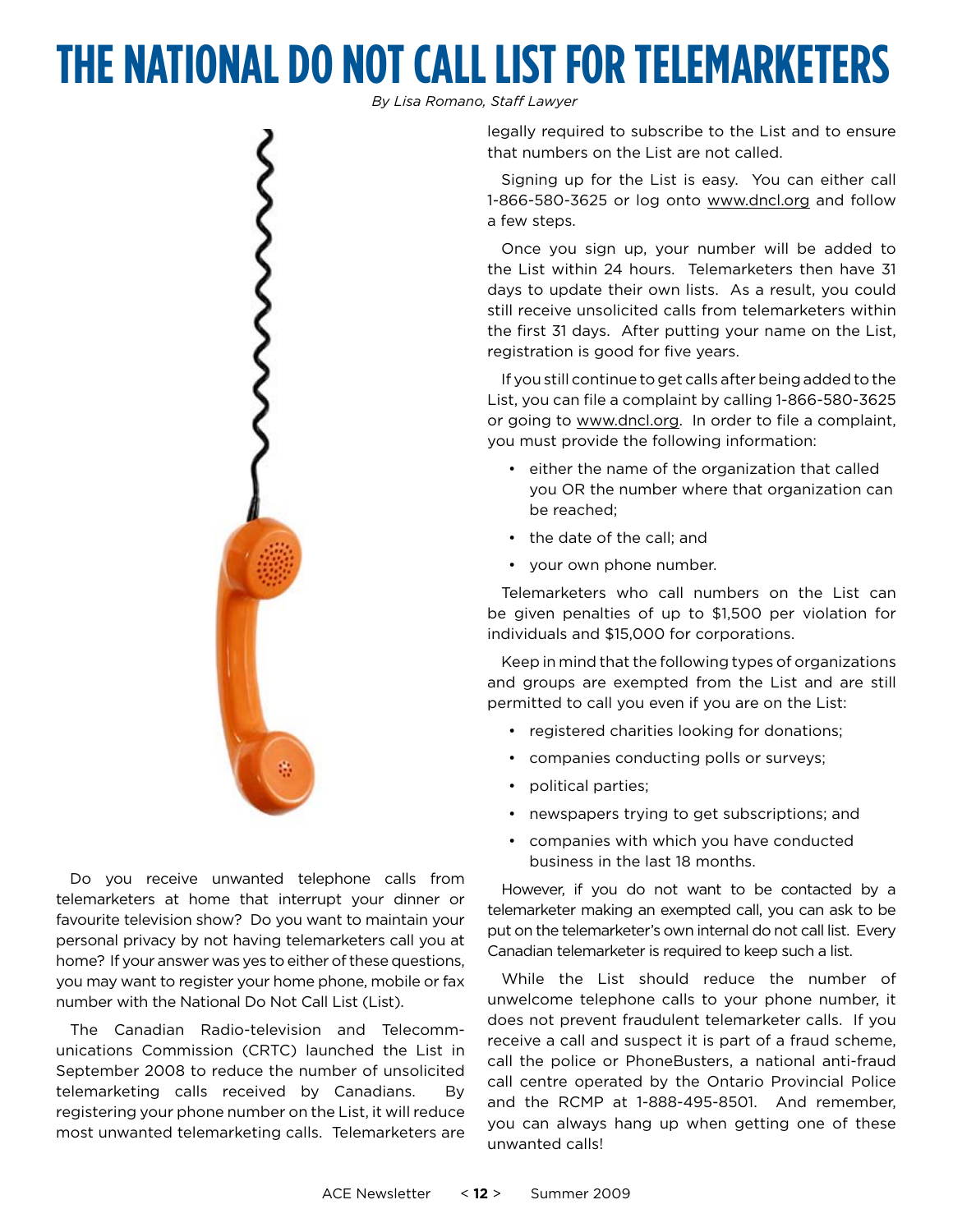# **IN MEMORIAM - George Monticone**

On April 24, 2009, the Board and staff of ACE received the very sad news that our colleague, George Monticone, had passed away. George will be deeply missed by us all, especially by Ann (his wife), George Sr. and Dorothy (his parents), Stephen and Lynn (his brother and brother's wife), the extended Monticone family and his many close friends. George was an outstanding advocate, researcher and lawyer.



and another ACE lawyer represented 125 tenants of the Grenadier Retirement Home who had received rent increase notices in excess of 30%. The Grenadier case continued for eight years, winding its way through two levels of tribunal hearings and two levels of appeal courts. One of the rent control tribunal hearings alone was heard over 60 days and took over two years to be decided. The final result was that the Grenadier Retirement Home was not exempt from

To coincide with the 25th Anniversary of ACE this year, the Board of Directors had decided to officially recognize individuals who may not get the respect they deserve for their contributions to elder law. George was going to be the first person to receive this recognition. This decision was made a few months ago and we deeply regret that George will not be here in person to receive this well deserved acknowledgement.

George worked as the research lawyer at ACE for 18 years until he retired in 2005 to spend more time with his wife, family and friends. He had started working at ACE again on contract in the summer of 2008 as editor and lead writer of the elder law practitioners' guide that ACE is planning to publish in 2010 or 2011.

George played many roles at ACE as he: conducted research; edited both the ACE newsletter and our manual entitled *Long-Term Care Facilities in Ontario: The Advocate's Manual*; provided direct client service; gave numerous public legal education sessions for seniors and service providers; and wrote numerous law reform submissions and reports. The list could go on and on. This article will briefly discuss some of his accomplishments.

The position of research lawyer was created when it became clear that there was a need for ACE to commit time to conducting creative research for the purposes of law reform and education. George was the first person hired for this position. He defined the parameters of the job, setting a high standard for subsequent staff to meet.

As George believed it was important to work with clients in order to provide the context for conducting research, he provided direct service to clients and was legal counsel on a number of significant cases. One such case determined that retirement homes were subject to rent review and rent control. Up until that time, it had been accepted that retirement homes were exempt from rent control and the tenancy law. George the provisions of the rent control legislation. Due to this and several other cases involving rental accommodation issues where some care services and meals were available, the Ontario government changed the tenancy laws. The new legislation confirmed that retirement homes and other places offering accommodation and care services were to be considered rental accommodations and their tenants enjoyed the same protections and rights as any other tenants, including limitations on rent increases.

George was also the editor of our manual about long-term care. Under George's leadership, this manual developed into a 600-plus page resource on the law of long-term care, retirement homes and community care. George was also the primary author of many of the manual's chapters. The manual went through three editions with George at the helm. It remains the only comprehensive texts on this area of the law in Canada.

On a more personal level, George was much loved by everyone at ACE. He was considerate, supportive and sensitive to all his colleagues. George was an expert on horse racing, in addition to being a gourmand and fine art aficionado, particularly of Inuit sculptures and prints. George loved the outdoors and was an avid hiker and gardener. While working at ACE, he was always the "best dressed" in the office. He was our resident "Doctor" as he had earned a Ph.D. in Philosophy from the University of Calgary before receiving his law degree from the University of Alberta.

The Board and staff at ACE would therefore like to recognize George for all his contributions over the course of his affiliation with ACE. To mark this recognition, the new version of the ACE manual will be dedicated to George.

Please join us in paying tribute to this special person. George will be greatly missed.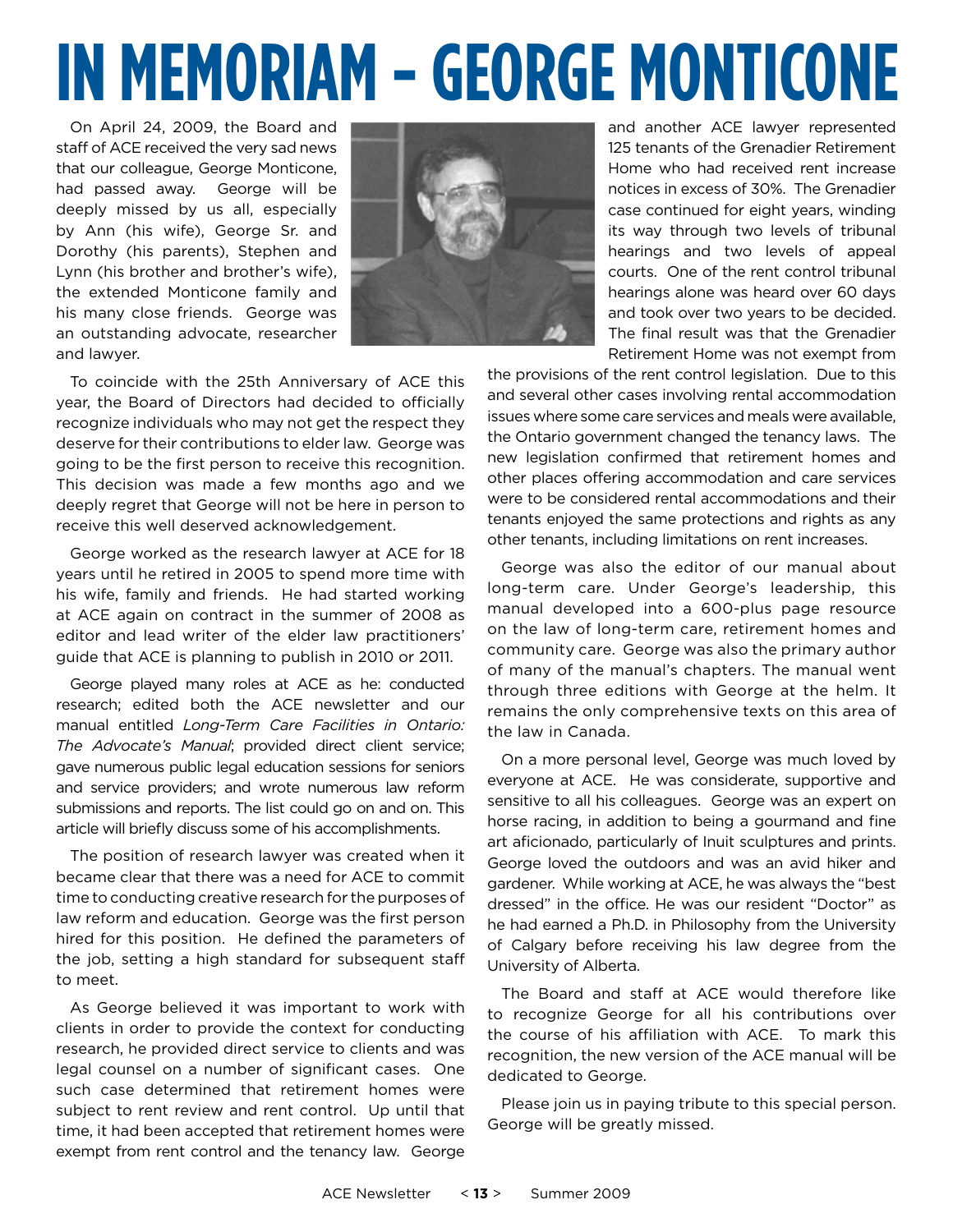

### **Patient Safety: New Information Available to the Public**

*By Lisa Romano, Staff Lawyer*

Have you ever wondered how often health care professionals wash their hands at your local hospital? Or, are you curious about the rates of C. difficile at the hospital where you will be undergoing surgery? This information, and more, can now be found at a new provincial government website - http://www. health.gov.on.ca/patient safety/. The goal of the website is to keep the public informed about patient safety. It contains information about the following eight topics concerning patient safety at hospitals across Ontario:

- 1. *The rates of clostridium difficile associated disease (CDAD)* – Clostridium difficile (also known as C. difficile or C. diff) is a common bacterium found in the environment and occurs naturally in some people. When C. difficile damages the bowel and causes diarrhoea, it is called CDAD. C. difficile is the most common cause of infectious diarrhoea in hospitals and/or long-term care homes.
- 2. *The rates of methicillin resistant staphyloccoccus aureus (MRSA, sometimes pronounced "mersa")* – MRSA is a bacterium that causes infections and can spread in health care settings. MRSA is resistant to antibiotics such as penicillin, methicillin, oxacillin and amoxicillin.
- 3. *The rates of vancomycin resistant enterococcus (VRE)* – Enteroccocci are a type of bacteria normally present in human intestines and the environment which can sometimes cause infections. Vancomycin is an antibiotic that is often used to treat infections caused by enterococci. When enterococci become resistant to this drug, it is known as VRE.
- 4. *The hospital standardized mortality ratio at certain hospitals* – This ratio is a measurement tool that provides hospitals with a starting point to assess mortality trends, identify opportunities for improvement and track progress.
- 5. *The rates of central-line primary (CLI) blood stream infection* – CLI occurs when a central venous catheter, or "line", placed into a patient's vein becomes infected.
- 6. *The rates of ventilator-associated pneumonia (VAP) in intensive care units* – VAP is a pneumonia that can occur in patients who need assistance breathing with a mechanical ventilator for at least 48 hours.
- 7. *Public reporting of surgical site infections for hip and knee joint replacement surgeries* – Infections occur when harmful germs enter a patient's body through any cut the surgeon makes in the skin to perform an operation.
- 8. The *hand hygiene compliance rate* for all health care providers both before initial contact with the patient and after contact with the patient.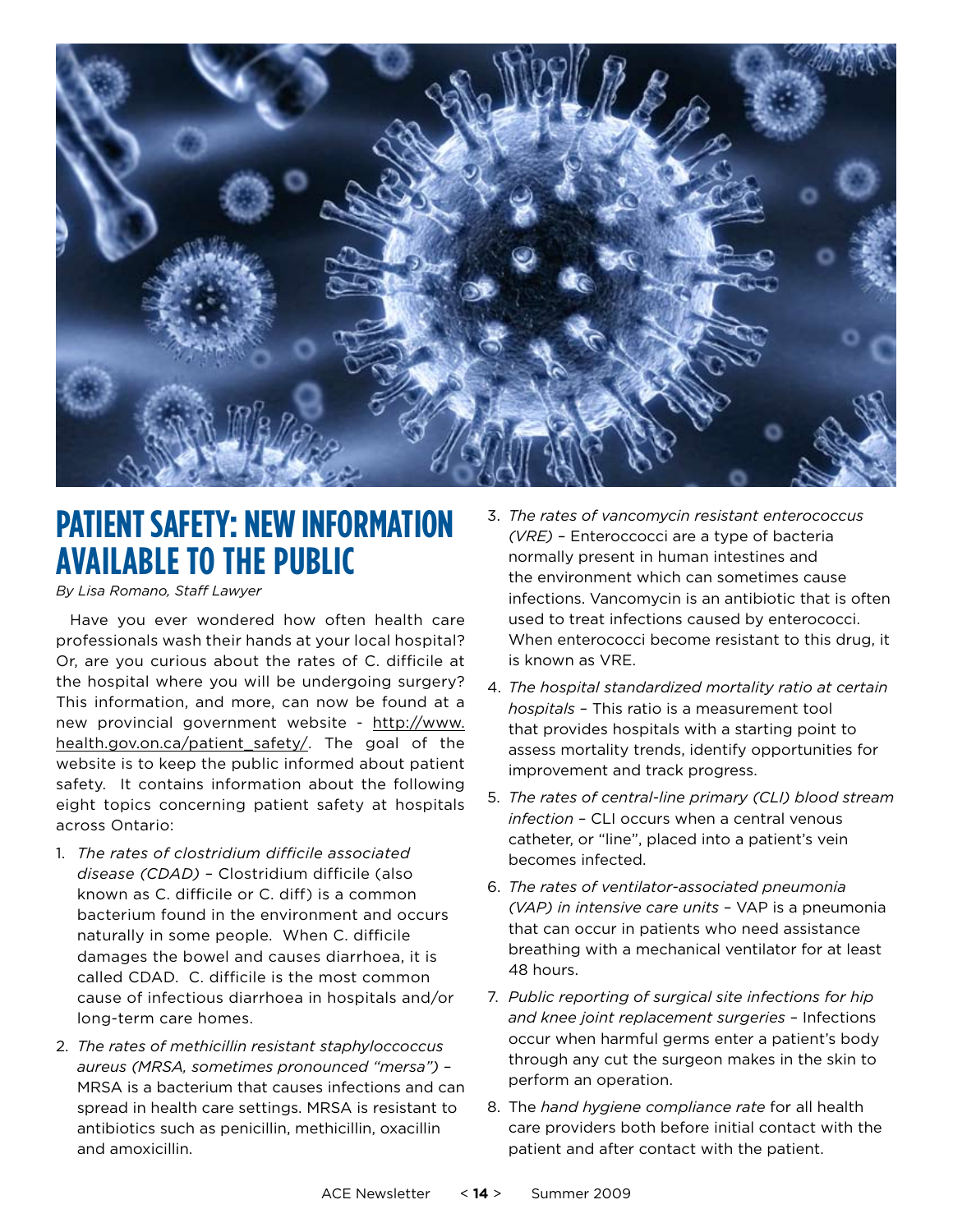# **ACE Awarded Research Grant from the Law Commission of Ontario**

#### *By Lisa Romano, Staff Lawyer*

The Advocacy Centre for the Elderly (ACE) is pleased to be working with the Law Commission of Ontario as it moves forward with its multi-year project to develop a new framework to analyze and understand the impact of law on older persons. Specifically, ACE has been awarded a research grant to research the best ways of enforcing the rights of older adults in institutional settings (e.g., hospitals, long-term care homes and retirement homes).

#### **Accessto Justice: Myth or Reality?**

On paper, there appears to be a multitude of protections available to older adults in institutions, such as:

- Complaints to different professional colleges (e.g., College of Physicians and Surgeons of Ontario, College of Nurses, College of Social Workers);
- Proceedings before the Consent and Capacity Board to challenge findings of incapacity and placement in long-term care homes;
- The ACTION telephone service operated by the Ministry of Health and Long-Term Care to investigate complaints in long-term care homes;
- The statutory Resident's Bill of Rights for residents in long-term care homes;
- Complaints to the Ombudsman of Ontario if residents or their representatives are dissatisfied with the way in which a government institution, such as a Compliance Adviser or the Ministry of Health and Long-Term Care deals with their concerns;
- The Complaints Response and Information Service (CRIS), a telephone service funded by the Government of Ontario but operated by the Ontario Retirement Communities Association; and
- Residents and Family Councils in retirement and long-term care homes.

Access to justice for older persons, however, is a huge obstacle in the administration of both civil and criminal justice. Older adults are confronted with many barriers, such as:

- Ageism;
- The lack of awareness of legal rights;
- Financial and physical barriers in attempting to access the legal system;
- The insufficient number of lawyers practicing elder law; and
- Lengthy court proceedings.

Consequently, many people contend that Ontario has an inadequate legal structure for older adults residing in institutional settings to have their complaints heard and resolved in a timely and satisfactory manner. These residents are particularly vulnerable as they are dependent on those very institutions that have violated their rights, in addition to the fact that they are "out of sight" and public scrutiny is lacking.

In an effort to influence both law reform in Ontario and the best practices of institutions, ACE wishes to examine legal mechanisms available in other jurisdictions respecting the enforcement of rights and remedies for older adults in institutions including, but not limited to, the following:

- Ombudsman models;
- Tribunals/administrative boards;
- Government regulatory bodies;
- Industry regulation;
- Alternative dispute resolutions;
- Advisory groups comprised of older adults;
- Increased education; and
- Independent advocate programs.

These "access to justice models" will be analyzed with the goal of developing an effective, inexpensive model which promotes the autonomy and dignity of older adults residing in institutions.

ACE has been holding meetings and focus groups with a variety of stakeholders in order to obtain their opinions regarding the various methods that might help older adults enforce their rights in institutional settings. Individuals who wish to comment or contribute to the project are encouraged to contact Lisa Romano, Research Lawyer, at ACE.

More information about the LCO's project on older adults can be found at their website: http://www.lcocdo.org/en/olderadults.html.

> NINEDOORS DESIGN + COMMUNICATION 9 Davies Ave, Suite 500 | Toronto, ON | M4M 2A6

**Layout and design of the ACE Summer 2009 Newsletter provided by Ninedoors Design + Communication 416.906.2111 | nick@ninedoors.com**